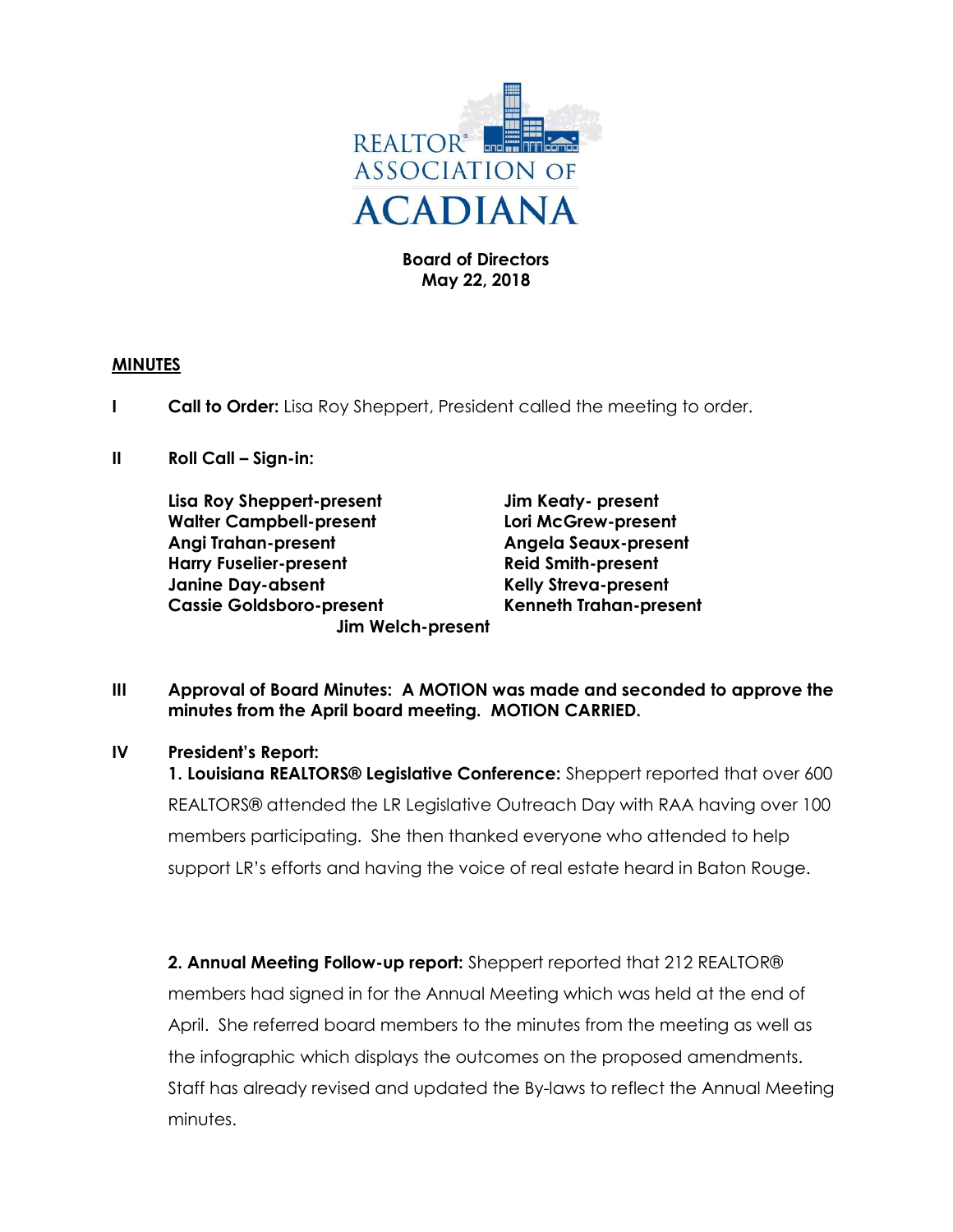# A MOTION was made and seconded to approve the minutes from the Annual Meeting on April 19th. MOTION CARRIED

**3. Data Consolidation Workgroup Update:** Sheppert reported that a second meeting of the Louisiana Data Consolidation workgroup was held in early May in Lafayette. Sheppert along with Ken Simeral, Jim Keaty, Susan Holliday and Mary Sliman attended this meeting. Discussion centered around ways in which the nine MLS's could work to help brokers in getting their data back in a more normalized fashion and reduced costs as well as working towards a common set of MLS rules and input forms.

Holliday reported the AE's were holding an AE retreat to begin to work on these items. The board authorized Holliday to attend any and all meetings on this topic and encouraged her active participation in the process moving forward.

**4. Emerging Technologies:** Sheppert reported the new task force on Emerging Technologies will hold a series of lunch and learn opportunities this summer. Be on the look out for the promotion of these sessions in the weekly e-newsletter.

5. Nominating Committee: Walter Campbell reported that per the RAA by-laws he would like the board to approve the following people to serve on the 2019 Nominating Committee: Nick Hundley, Terrica Smith, Leslie Ann Guillory and Allen Duhe.

A Motion was made and seconded to approve these names for the 2019 Nominating Committee. MOTION CARRIED

6. Report from the Professional Standards Committee:

A MOTION was made and seconded to enter into Executive Session to review a report from the professional Standards Committee. MOTION CARRIED

A MOTION was made and seconded to exit Executive Session. MOTION CARRIED

A MOTION was made and seconded to approve the recommendations on a recent Ethics Case as presented by the Professional Standards Committee. MOTION CARRIED.